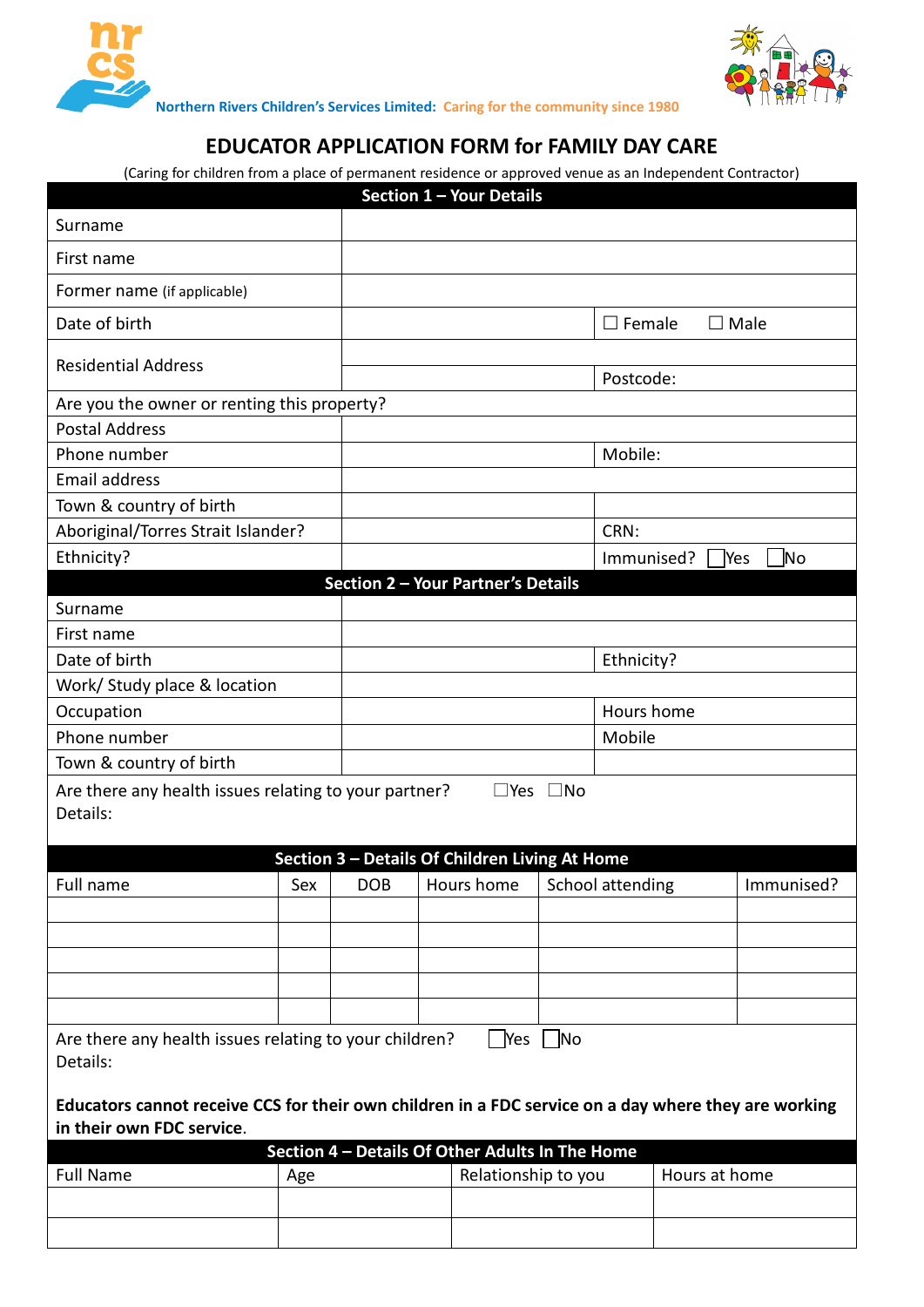| Section 5 - Employment History (leave blank if Resume provided)                                                                                                                                                                |                       |                                                             |                              |                     |  |  |  |
|--------------------------------------------------------------------------------------------------------------------------------------------------------------------------------------------------------------------------------|-----------------------|-------------------------------------------------------------|------------------------------|---------------------|--|--|--|
| Position                                                                                                                                                                                                                       | Employer              |                                                             | Dates employed               |                     |  |  |  |
|                                                                                                                                                                                                                                |                       |                                                             |                              |                     |  |  |  |
|                                                                                                                                                                                                                                |                       |                                                             |                              |                     |  |  |  |
|                                                                                                                                                                                                                                |                       |                                                             |                              |                     |  |  |  |
|                                                                                                                                                                                                                                |                       |                                                             |                              |                     |  |  |  |
|                                                                                                                                                                                                                                |                       |                                                             |                              |                     |  |  |  |
| How many Years experience do you have in the childcare sector?                                                                                                                                                                 |                       |                                                             |                              |                     |  |  |  |
|                                                                                                                                                                                                                                |                       | Section 6 - Qualifications (leave blank if Resume provided) |                              |                     |  |  |  |
| Please list your qualifications relevant to childcare/education. (N.B. A completed Certificate III in Children's<br>Services or enrolment in this course and actively working towards completion is an essential requirement.) |                       |                                                             |                              |                     |  |  |  |
|                                                                                                                                                                                                                                |                       |                                                             |                              |                     |  |  |  |
| Please list any other training courses/qualifications that you are currently undertaking.                                                                                                                                      |                       |                                                             |                              |                     |  |  |  |
|                                                                                                                                                                                                                                |                       |                                                             |                              |                     |  |  |  |
|                                                                                                                                                                                                                                |                       |                                                             |                              |                     |  |  |  |
|                                                                                                                                                                                                                                |                       |                                                             |                              |                     |  |  |  |
| Do you hold any of the following certificates?                                                                                                                                                                                 |                       |                                                             | <b>Please Tick</b>           | <b>Expiry Date:</b> |  |  |  |
| HLTAID012 - Provide first aid in an education and care setting                                                                                                                                                                 |                       |                                                             | <b>Yes</b><br>N <sub>o</sub> |                     |  |  |  |
| CHCCHILD401B - Identify and respond to children and young people at<br>risk                                                                                                                                                    | Yes   No              |                                                             |                              |                     |  |  |  |
| HLTAID009 Cardiopulmonary Resuscitation (CPR)                                                                                                                                                                                  |                       |                                                             | Yes<br><b>No</b>             |                     |  |  |  |
| Approved COVID-19 vaccinations: $\Box$ 1st date:                                                                                                                                                                               |                       | 2nd date:                                                   | booster date:                |                     |  |  |  |
|                                                                                                                                                                                                                                |                       | Section 7 - Your Health Details                             |                              |                     |  |  |  |
| Do you have, or have you ever suffered from any of the following conditions which are likely to impact<br>on your ability to care for children?                                                                                |                       |                                                             |                              |                     |  |  |  |
|                                                                                                                                                                                                                                | <b>Please Tick</b>    | Details:                                                    |                              |                     |  |  |  |
| Diabetes:                                                                                                                                                                                                                      | ]Yes ∐No              |                                                             |                              |                     |  |  |  |
| Heart disease:                                                                                                                                                                                                                 | Yes<br>No             |                                                             |                              |                     |  |  |  |
| Migraines:                                                                                                                                                                                                                     | No<br>Yes             |                                                             |                              |                     |  |  |  |
| Epilepsy:                                                                                                                                                                                                                      | No<br>Yes             |                                                             |                              |                     |  |  |  |
| <b>Back Pain:</b>                                                                                                                                                                                                              | No<br>Yes             |                                                             |                              |                     |  |  |  |
| Depression or anxiety:                                                                                                                                                                                                         | <b>No</b><br>Yes      |                                                             |                              |                     |  |  |  |
| Severe asthma:                                                                                                                                                                                                                 | Yes<br><b>No</b>      |                                                             |                              |                     |  |  |  |
| Severe allergies/anaphylaxis:                                                                                                                                                                                                  | <b>No</b><br> Yes     |                                                             |                              |                     |  |  |  |
| High/low Blood Pressure:                                                                                                                                                                                                       |                       |                                                             |                              |                     |  |  |  |
| Do you take any regular                                                                                                                                                                                                        | N <sub>o</sub><br>Yes |                                                             |                              |                     |  |  |  |
| Medications?                                                                                                                                                                                                                   | Yes    No             |                                                             |                              |                     |  |  |  |
| Do you know of any other medical condition that may affect how you care for children? $\Box$ Yes<br>No<br>Details:                                                                                                             |                       |                                                             |                              |                     |  |  |  |
| Section 8 - Other Information                                                                                                                                                                                                  |                       |                                                             |                              |                     |  |  |  |
| Are you currently providing any other childcare? (Fostering, respite, relatives, baby sitting) $\Box$ Yes $\Box$ No<br>Details:                                                                                                |                       |                                                             |                              |                     |  |  |  |
| Are there any other businesses conducted in your home?<br>$\square$ Yes $\square$ No<br>Details:                                                                                                                               |                       |                                                             |                              |                     |  |  |  |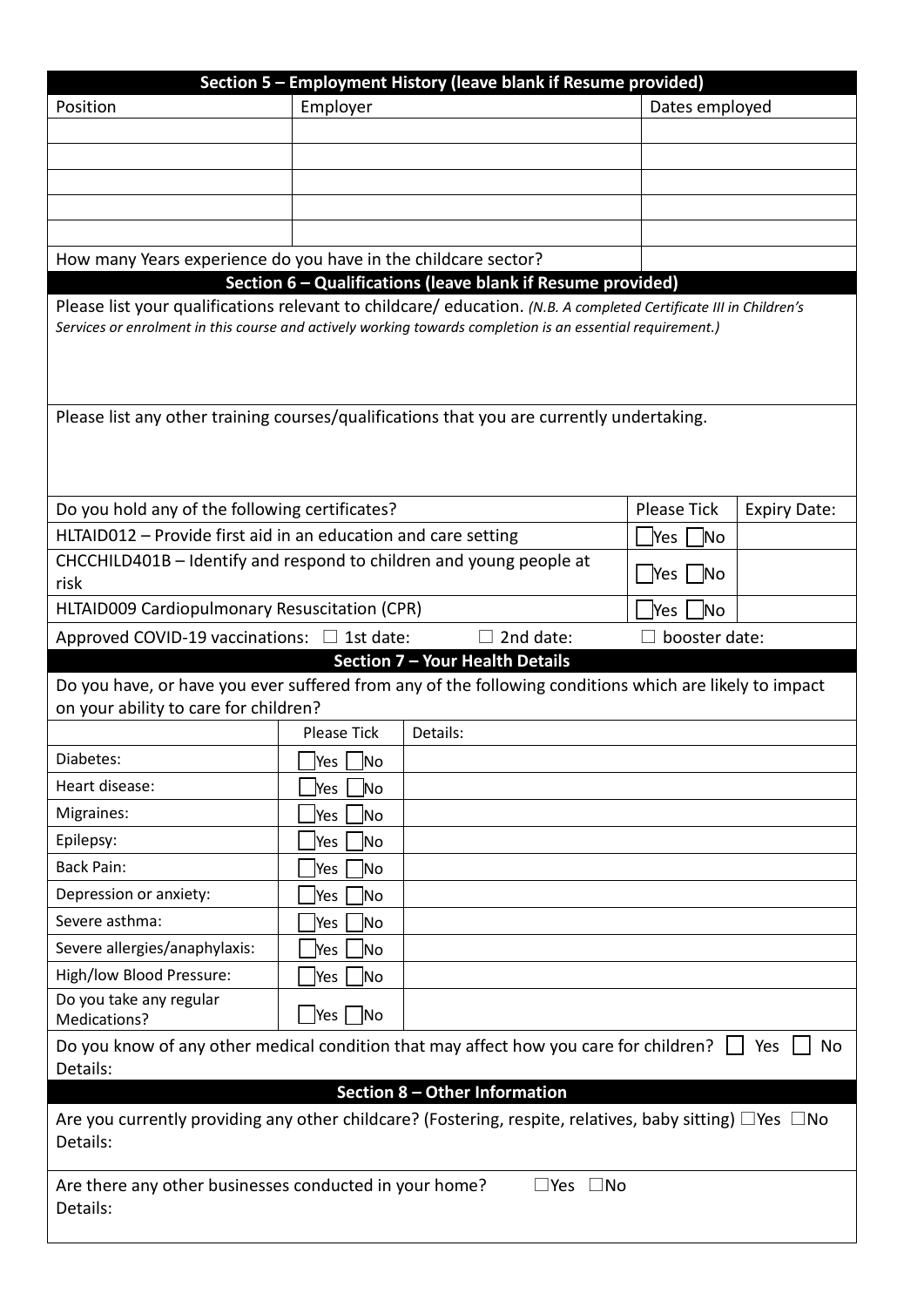| Do you have a pool? $\Box$ Yes<br>  No                                                                                                                                        |                                                        |                     |  |  |  |  |
|-------------------------------------------------------------------------------------------------------------------------------------------------------------------------------|--------------------------------------------------------|---------------------|--|--|--|--|
| If yes, do you have a pool Certification Certificate?                                                                                                                         | <b>Registration Certificate</b><br>$\square$ Yes<br>No |                     |  |  |  |  |
|                                                                                                                                                                               | Compliance Certificate                                 | No<br>$\square$ Yes |  |  |  |  |
| Do you have any animals/pets? $\Box$ Yes $\Box$ No                                                                                                                            |                                                        |                     |  |  |  |  |
| Are you involved in your local community? $\square$ Yes $\square$ No<br>Details:                                                                                              |                                                        |                     |  |  |  |  |
| Have you ever been charged with theft or fraud, or been declared bankrupt? $\square$ Yes $\square$ No<br>Details:                                                             |                                                        |                     |  |  |  |  |
| Does anyone in your household smoke (including yourself)? $\Box$ Yes $\Box$ No<br>Details:                                                                                    |                                                        |                     |  |  |  |  |
| How did you find out about Family Day Care?                                                                                                                                   |                                                        |                     |  |  |  |  |
| Have children in care<br>П                                                                                                                                                    | Letterbox flier                                        | Website             |  |  |  |  |
| ⊔<br>Newspaper                                                                                                                                                                | Friend is an Educator                                  | Radio               |  |  |  |  |
| П<br><b>Banner</b>                                                                                                                                                            | TV                                                     | Other               |  |  |  |  |
|                                                                                                                                                                               | Section 9 - Questions                                  |                     |  |  |  |  |
| What do the members of your household think about you becoming a Family Day Care Educator?<br>What major changes do you think you will have to make to your home environment? |                                                        |                     |  |  |  |  |
| What personal qualities & skills do you feel you have that is relevant to Family Day Care?                                                                                    |                                                        |                     |  |  |  |  |
| What experience have you had in caring for other people's children?                                                                                                           |                                                        |                     |  |  |  |  |
| How do you communicate with children in a positive way which aids their development?                                                                                          |                                                        |                     |  |  |  |  |